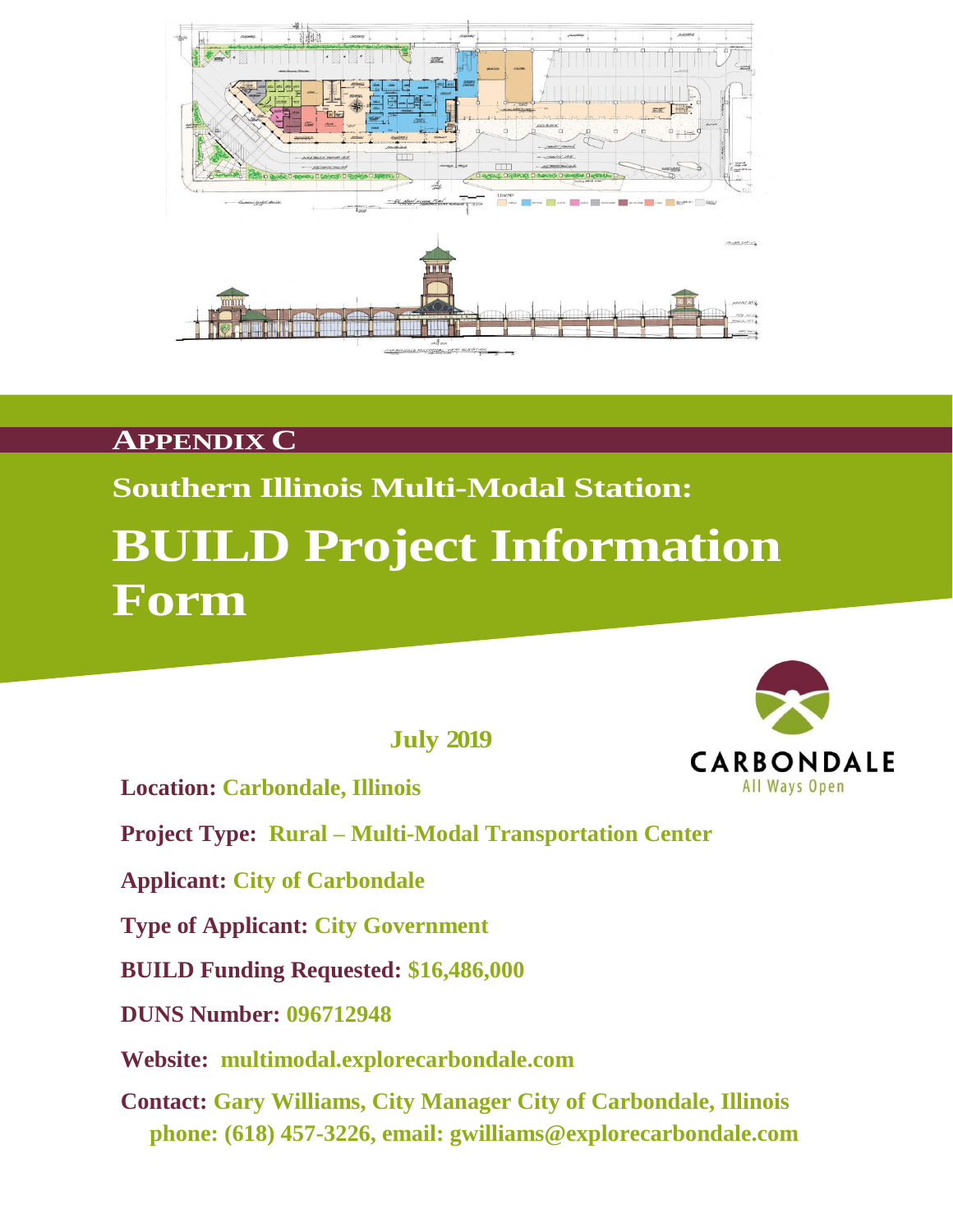### **BUILD 2019 Project Information - Please complete all fields.** \*\*PLEASE **DO NOT CHANGE FILE NAME** AND **DO NOT COPY/PASTE**  TO AVOID COMPROMISING FORM INTEGRITY\*\*



| <b>Field Name</b>                                  | <b>Response</b>                                                                                                                                                                                                  | <b>Instructions</b>                                                                                                                                                                                                                                                                                                                                                                                                                                                                                         |
|----------------------------------------------------|------------------------------------------------------------------------------------------------------------------------------------------------------------------------------------------------------------------|-------------------------------------------------------------------------------------------------------------------------------------------------------------------------------------------------------------------------------------------------------------------------------------------------------------------------------------------------------------------------------------------------------------------------------------------------------------------------------------------------------------|
| <b>Project Name</b>                                | Southern Illinois Multi-Modal Station (SIMMS)                                                                                                                                                                    | Enter a <b>concise</b> descriptive <b>title</b> for the project. This<br>should be the same title used in the Grants.gov SF-424<br>submission and the application narrative.                                                                                                                                                                                                                                                                                                                                |
| <b>Project Description</b>                         | This project consists of construction the Southern<br>Illinois Multi-Modal Station (SIMMS) that will<br>service the entre Southern IL region (30 counties)<br>by providing a full service transportation center. | Describe the project in plain English terms generally<br>understood by the public, using no more than 100 words.<br>For example, "The project will replace the existing bridge<br>over the W river on Interstate-X between the cities of Y<br>and Z" or "the BUILD Grant will fund construction<br>activities for streetcar service from location X to location<br>Y." Please do not describe the project's benefits,<br>background, or alignment with the selection criteria in<br>this description field. |
| Urban/Rural                                        | Rural                                                                                                                                                                                                            | Identify whether the project is <b>located in a rural or urban</b><br>area, using the drop-down menu. For BUILD 19, a project<br>is designated as urban if it is located within (or on the<br>boundary of) a Census-designated urbanized area that<br>had a population greater than 200,000 in the 2010<br>Census. If a project is located outside a Census-<br>designated urbanized area with a population greater than<br>200,000, it is designated as a rural project.                                   |
| <b>Urbanized Area</b>                              | Carbondale, IL                                                                                                                                                                                                   | If you have identified the project as "urban," please select<br>the associated 2010 Census-designated urbanized area<br>(UA) from the drop-down. If you identified the project as<br>"rural" but it is located in an UA with a population under<br>200,000, please select the UA from the drop-down. If you<br>have identified the project as "rural" and it is not located<br>in a non-urbanized area, please select "Not located in an<br>urbanized area" from the drop-down.                             |
| <b>Capital or Planning</b>                         | Capital                                                                                                                                                                                                          | Identify the project as capital or planning.<br>The "capital" designation should be used for projects that<br>are requesting funding primarily for the physical<br>development, acquisition, or improvement of surface<br>transportation capital infrastructure.<br>The "planning" designation should be used for projects<br>that are requesting funding primarily for aspects of<br>planning, preparation, or design.                                                                                     |
| <b>Project Type</b>                                | Transit - Multimodal Center                                                                                                                                                                                      | Identify the <b>Primary</b> and <b>Secondary project type</b><br>combination that most closely aligns with your project<br>from the choices in the drop-down menu. See the<br>"Project Types" tab in this file for further information and<br>project type definitions.                                                                                                                                                                                                                                     |
| <b>Primary Project Location</b><br><b>Zip Code</b> | 62901                                                                                                                                                                                                            | Identify the 5-digit zip code of the project location. If the<br>project is located in multiple zip codes, please identify the<br>most centrally located zip code.                                                                                                                                                                                                                                                                                                                                          |
| <b>Project Previously</b><br>Submitted?            | Yes - BUILD/TIGER                                                                                                                                                                                                | Identify whether the project was submitted in a prior<br><b>BUILD/TIGER or INFRA round</b> , using the drop-down<br>menu.                                                                                                                                                                                                                                                                                                                                                                                   |